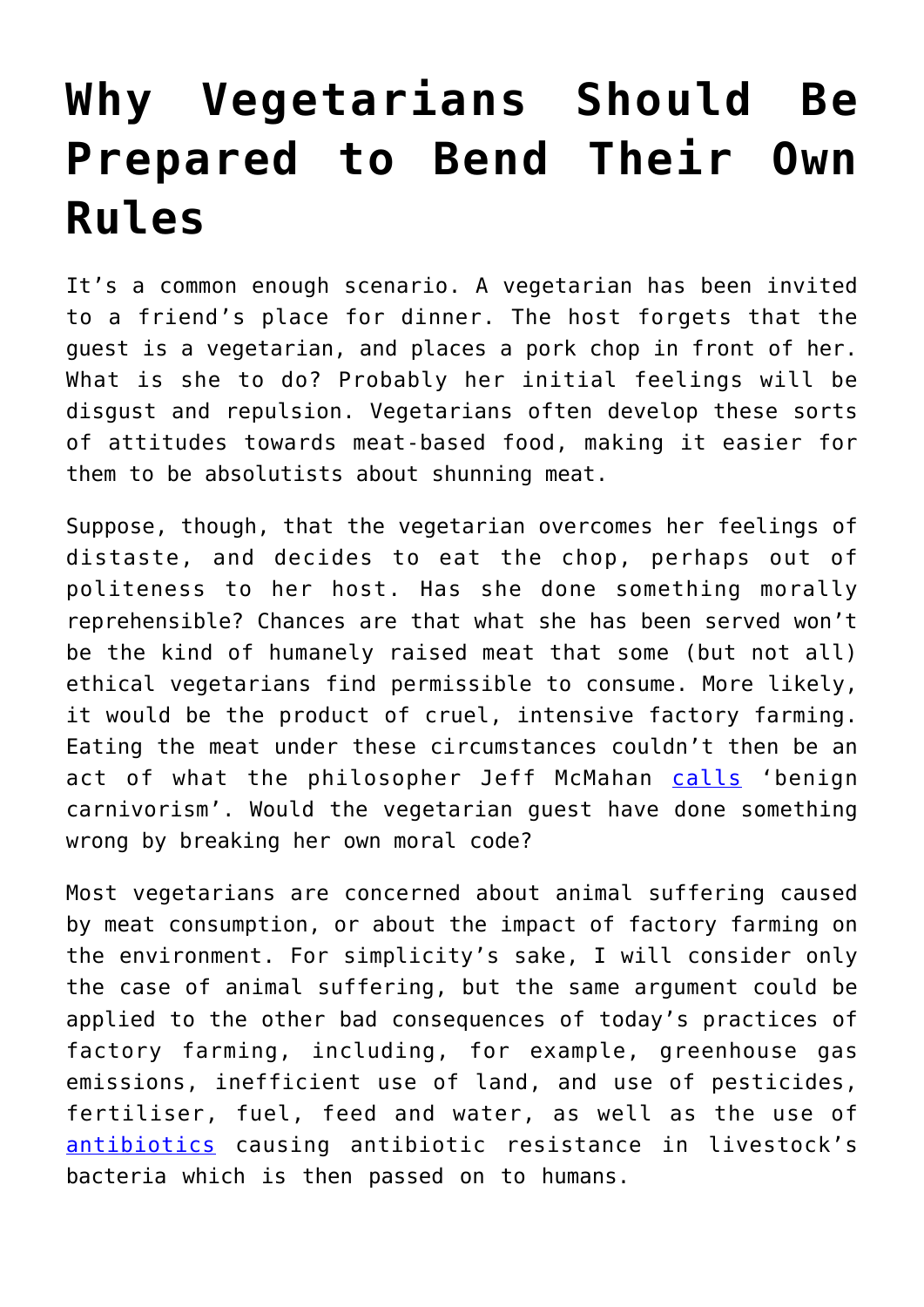Because eating meat typically supports the practice of raising animals in factory farms where they are inhumanely treated and killed, eating meat is likely to contribute to animal suffering (or to the other bad consequences of factory farming). Now, if we agree that one of the good reasons for being vegetarian is that eating meat to some degree encourages practices that cause animal suffering, then at a first glance it might seem that eating meat only rarely is morally permissible (but see the philosopher Shelly Kagan for a [counterargument\)](http://onlinelibrary.wiley.com/doi/10.1111/j.1088-4963.2011.01203.x/abstract) because it is very likely that eating meat only occasionally will not have any impact on the amount of suffering inflicted on animals.

However, by not eating meat, and especially by not eating meat when they are offered it in front of non-vegetarians, vegetarians send out a message to other people. By sticking to their ethical commitment, vegetarians signal that there is something wrong with being a carnivore, thus prompting other people to consider the morality of their habit of eating meat and perhaps even persuading them that consuming meat is wrong. In other words, the positive impact of being a vegetarian, in terms of reduction of animal suffering, might be amplified when vegetarianism is publicly defended and demonstrated in social contexts. And, conversely, making exceptions to vegetarianism might convey the message that eating meat is not so bad after all. If even vegetarians sometimes eat meat, then eating meat can't be so reprehensible from a moral perspective, can it? So perhaps the guest who ate the pork chop was morally wrong for this reason: she sent out the wrong message to the people who were having dinner with her.

But it isn't as simple as that. Avoiding meat in all circumstances, including in the circumstances in which the vegetarian guest found herself, is a strategy that can backfire. Plausibly, the 'right' message to be sent to nonvegetarians is one that increases the chances that as many of them as possible will give up meat or at least reduce their